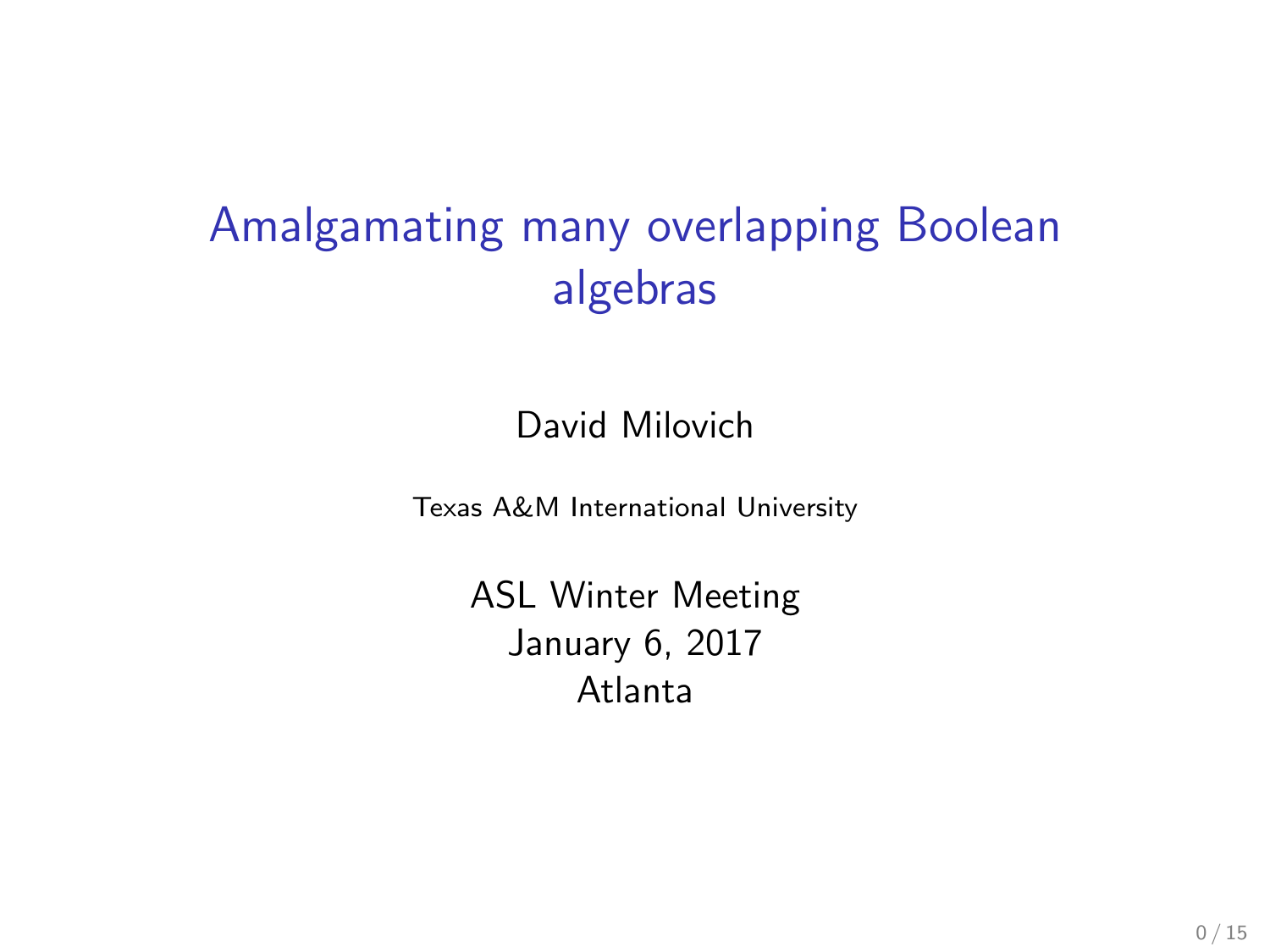## Ternary obstructions to amalgamation

**Definition.** A sequence  $(A_i)_{i \leq n}$  of Boolean algebras is overlapping if, for all i, j, the Boolean operators of  $A_i$  and  $A_i$  agree when restricted to their common domain.

Given a pair of overlapping Boolean algebras A, B, there is a Boolean algebra C extending both of them.

Moreover, an arbitrary ∆-system of overlapping Boolean algebras also has a common extension. (Koppelberg)

But three overlapping Boolean algebras (or just posets) A, B, C may not have a common extension. Minimal example:

$$
x <_A y <_B < z <_C x.
$$

(Generate A from x, y and the relation  $x \wedge -y = 0$ ; similarly construct  $B$  and  $C$ .)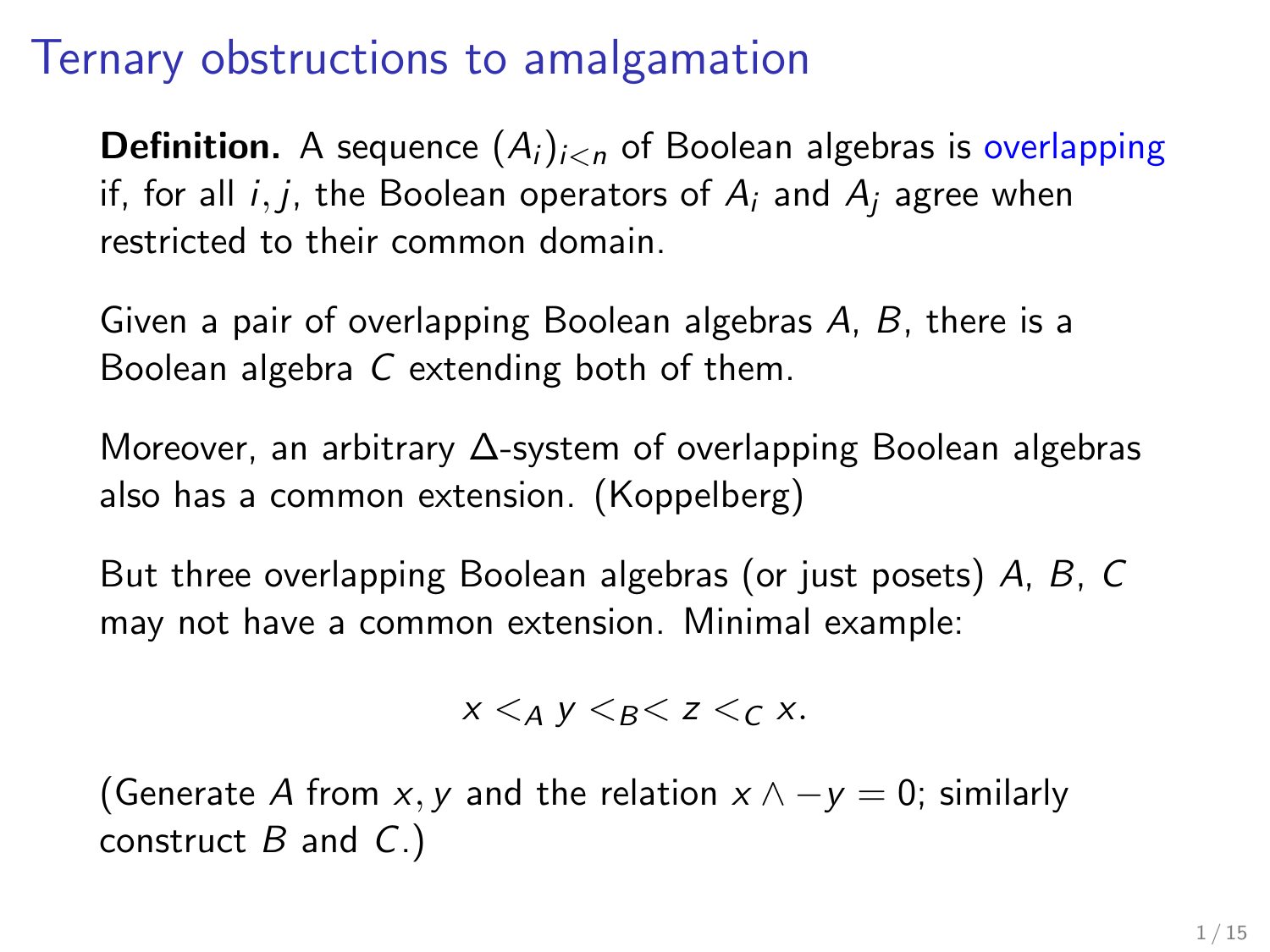Some direct limits need ternary amalgamation

A set D of sets is directed if each pair  $x, y \in D$  satisfies  $x \cup y \subset z$ for some  $z \in D$ .

**Proposition.** If D is a directed set of countable sets and  $|\bigcup D|\geq\aleph_n,$  then there are  $x_1,\ldots,x_n\in D$  such that  $\bigcap_{j\neq i}x_j\not\subset x_i$ for all  $i$ .

Therefore, any construction of a Boolean algebra of size  $> \aleph_3$  as a directed union of countable Boolean algebras must amalgamate non-∆-system triples of overlapping algebras.

To ease such constructions, we combine:

- 1. Algebra: a sufficient condition for amalgamation.
- 2. Set theory: Long  $\omega_1$ -approximation sequences (also known as Davies sequences).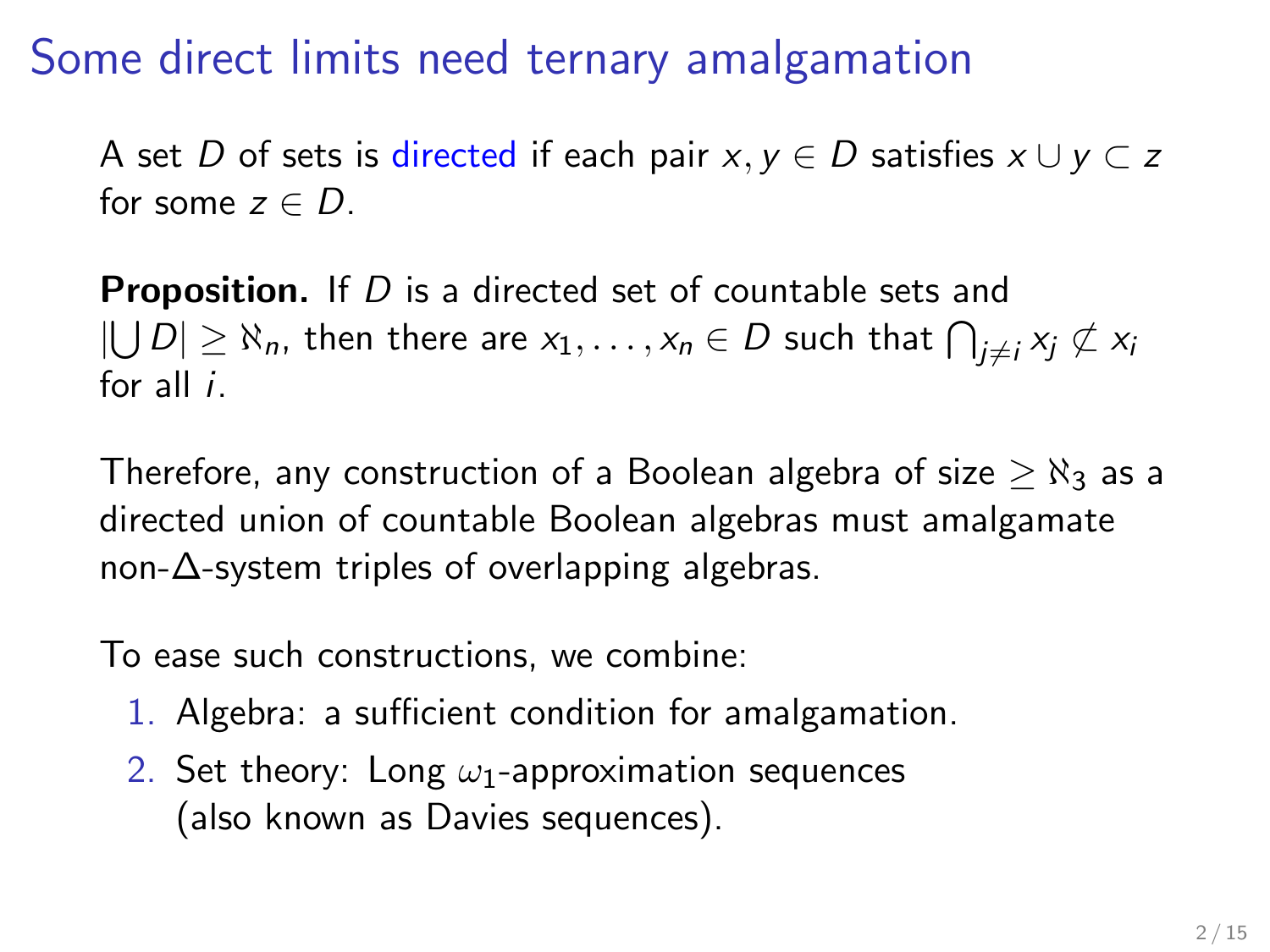## Algebra: *n*-ary pushouts

**Definition.** A pushout of overlapping Boolean algebras  $(A_i)_{i \le n}$  is **Derinition.** A pushout of overlapping Bo<br>a Boolean algebra  $\mathop{\boxplus}_{i < n} A_i$  generated by:

- ► Distinct generators  $\boxplus_i(x)$  for  $i < n$  and  $x \in A_i \setminus \{0_{A_i}, 1_{A_i}\}.$
- $\blacktriangleright$  Relations:

$$
\blacktriangleright \; \boxplus_i(x \wedge y) = \boxplus_i(x) \wedge \boxplus_i(y) \text{ for } x, y \in A_i.
$$

$$
\blacktriangleright \ \mathbb{H}_i(-x) = -\mathbb{H}_i(x) \text{ for } x \in A_i.
$$

$$
\blacktriangleright \; \boxplus_i(x) = \boxplus_j(x) \text{ if } x \in A_i \cap A_j.
$$

In the category of Boolean algebras and Boolean homomorphisms, Ð Ð  $\mathcal{A}_i$ , along with the morphisms  $\boxplus_i \colon A_i \to \textstyle\bigoplus_{i < n} A_i,$ is a colimit of the commutative diagram of inclusion maps id:  $\bigcap_{i\in s} A_i \to \bigcap_{i\in t} A_i$  for  $\varnothing \neq t \subset s \subset n$ .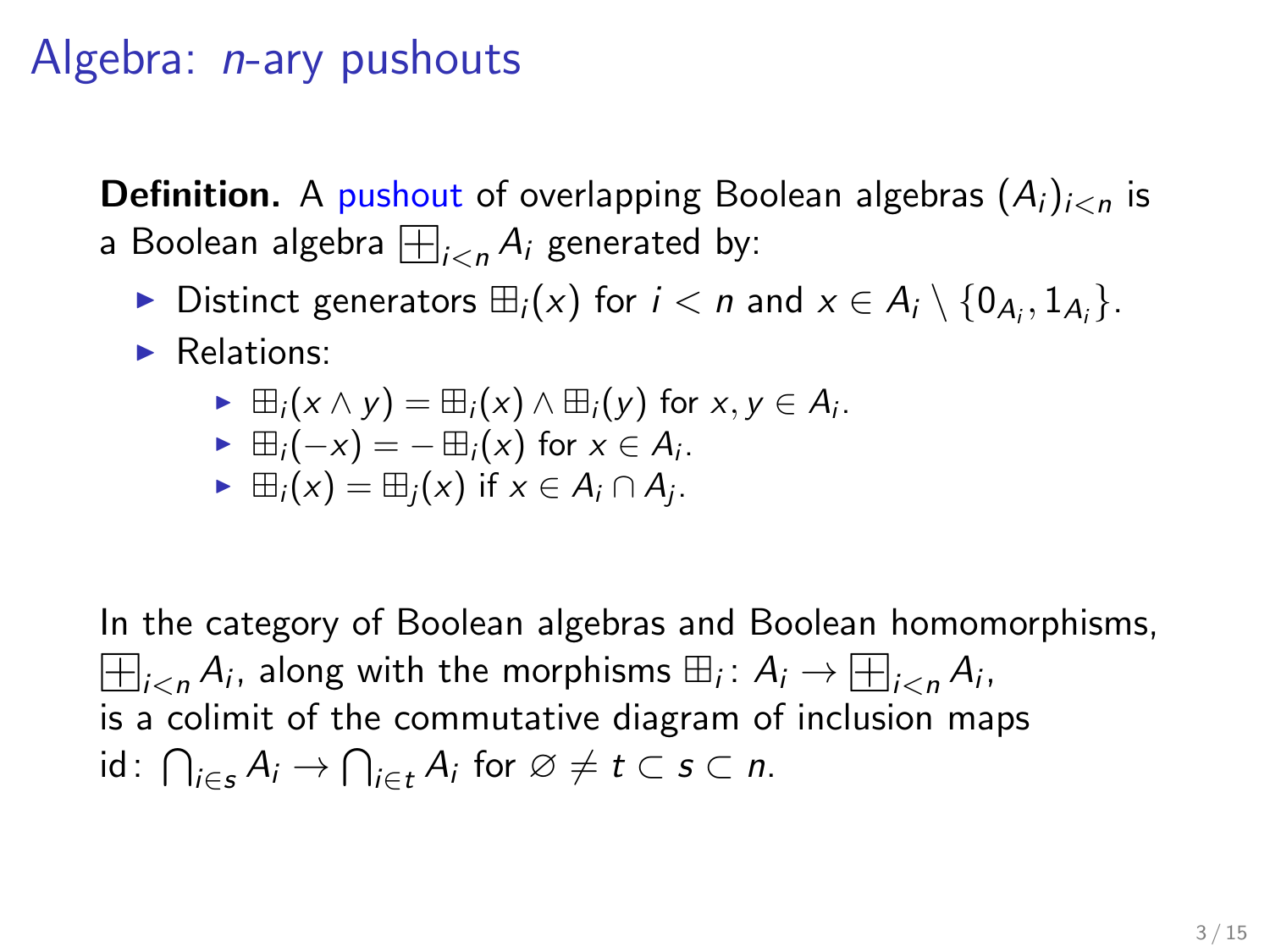## Algebra: *n*-wise commuting subalgebras

Notation:  $A \leq B$  means A is a subalgebra of B.

**Definition** ( $n = 2$ : Heindorf and Shapiro). Given  $A_i \leq B$  for  $i \leq n$ , we say  $(A_i)_{i \leq n}$  commutes in B if, for every tuple of ultrafilters  $U_i \in \text{Ult}(A_i)$  for  $i < n$ , if  $U_i \cap A_j = U_j \cap A_i$  for all  $i,j < n$ , then there is an ultrafilter  $\mathsf{V}\in\mathsf{Ult}(B)$  extending every  $\mathsf{U}_i.$ 

**Lemma.**  $(A_i)_{i < n}$  commutes in  $B$  iff we can choose  $\overline{\boxplus}_{i < n} A_i$  such that  $A_i \leq \boxplus_{i < n} A_i \leq B$  for all  $i < n$ .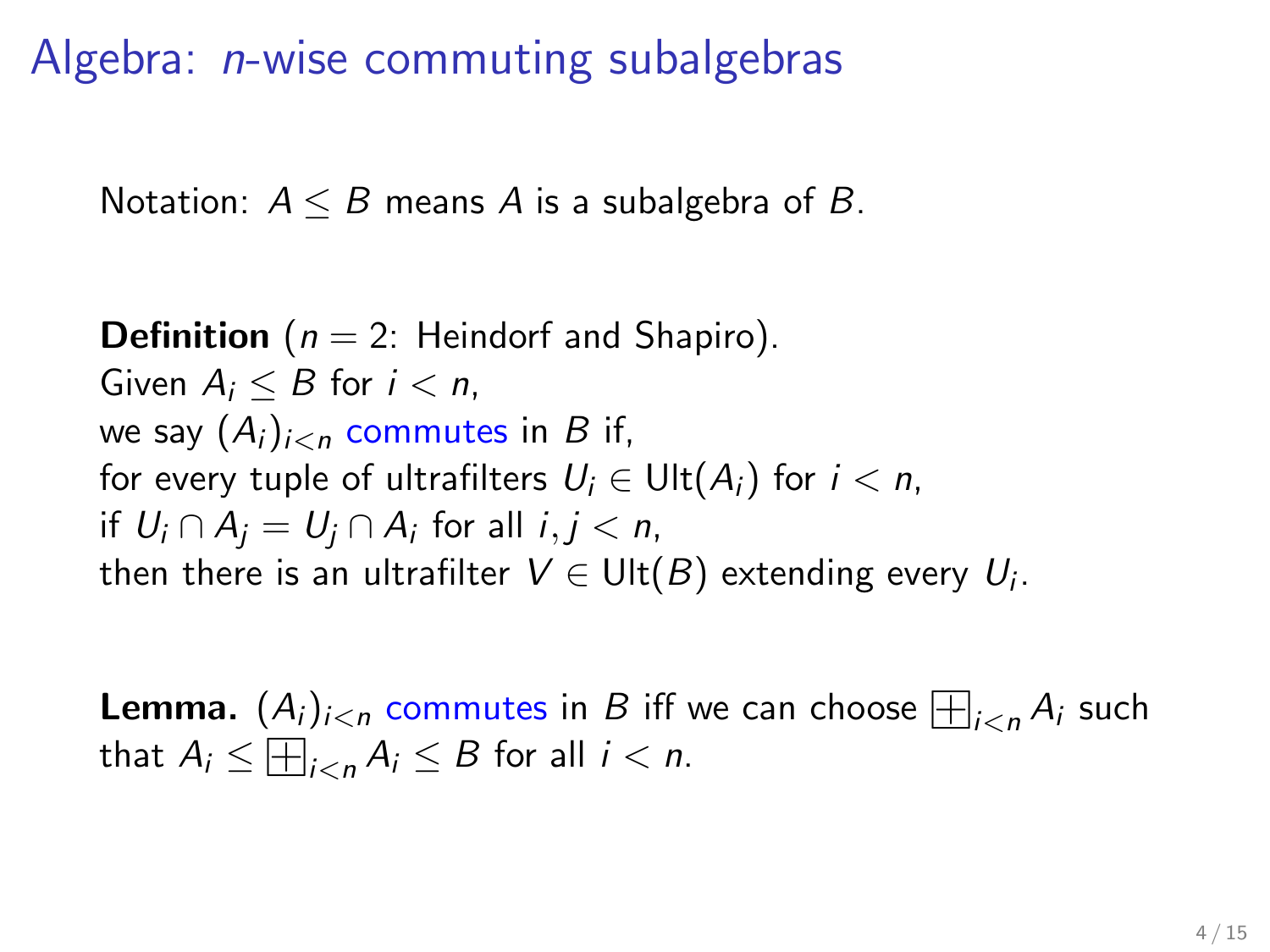# Application: An *n*-ary interpolation theorem

The Interpolation Theorem of Proposition Logic. If  $\varphi \vdash \psi$ , then  $\varphi \vdash \chi \vdash \psi$  for some  $\chi$  with all its propositional variables common to  $\varphi$  and  $\psi$ .

The Interpolation Theorem can be reinterpreted as a corollary of certain pairs of subalgebras of a free Boolean algebra commuting.

#### An n-ary generalization.

If  $\bigwedge_{i\leq n}\varphi_i\vdash\perp$ , then there exist  $\chi_i$  for  $i< n$  such that:

- $ightharpoonup \varphi_i \vdash \chi_i$  for each *i*.
- $\blacktriangleright \bigwedge_{i\leq n}\chi_i\vdash\perp$ .
- For each i, each propositional variable in  $\chi_i$ is in  $\varphi_i$  and in at least one other  $\varphi_j.$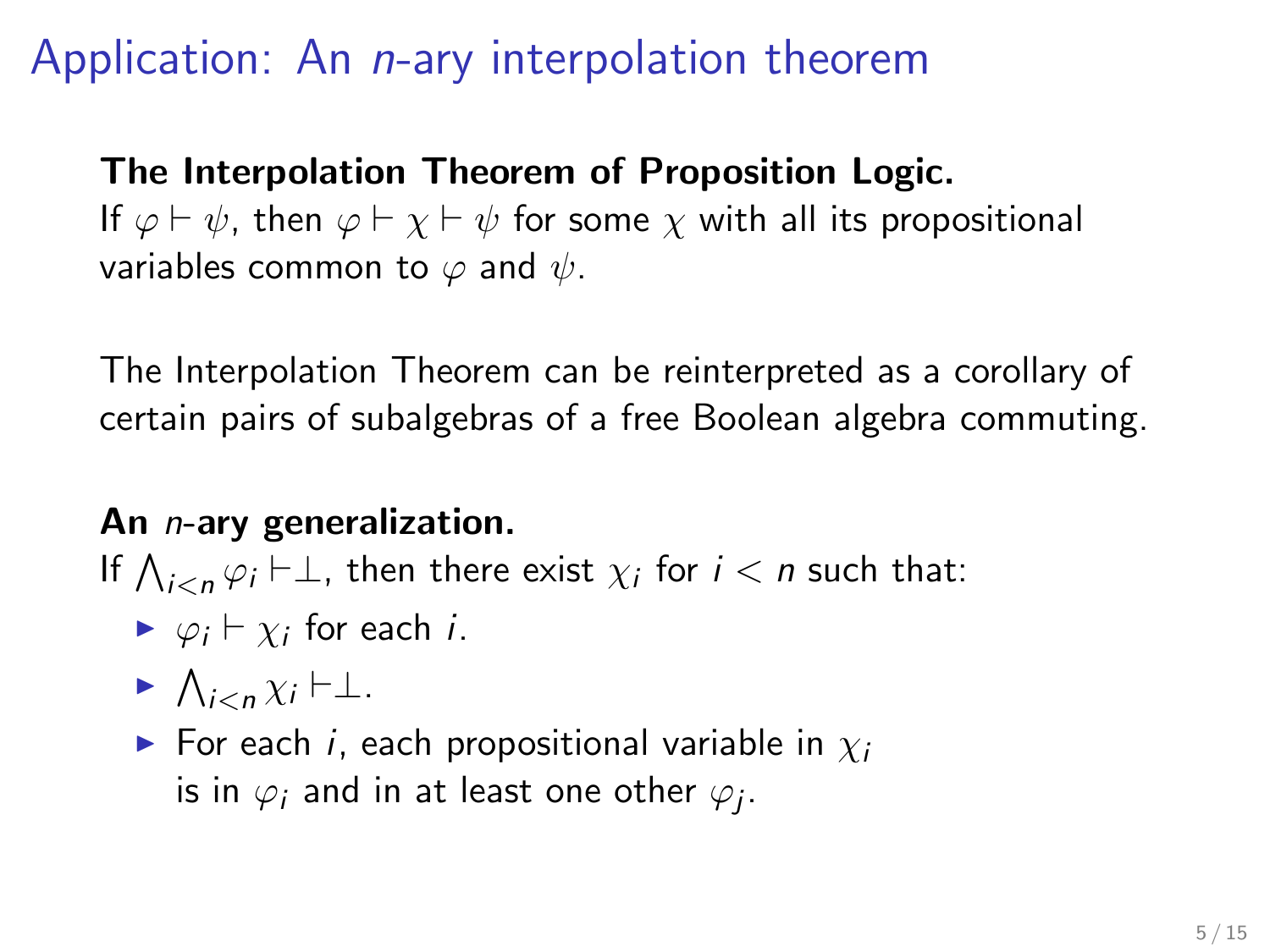Algebra: a sufficient condition for amalgamation

Notation:  $\langle S \rangle$  denotes the Boolean closure of a subset S of a Boolean algebra.

**Theorem 1 (M., 2016).** Overlapping Boolean algebras  $(A_i)_{i \le n}$ **Theorem I (M., 2010).** Overlapping Boolean algebras ( $A_i$ )<br>mutually extend to a pushout  $\bigoplus_{i \le n} A_i$  if, for all  $k < m \le n$ ,

\n- 1. 
$$
(A_i \cap A_m)_{i < m}
$$
 commutes in  $A_m$ ,
\n- 2.  $(\boxplus_i [A_i \cap A_m])_{i < m}$  commutes in  $\boxplus_{i < m} A_i$ , and
\n- 3.  $\boxplus_k [A_k \cap A_m] = \boxplus_k [A_k] \cap \langle \bigcup_{i < m} \boxplus_i [A_i \cap A_m] \rangle$  in  $\boxplus_{i < m} A_i$ .
\n

It's not fun to verify all these conditions. Fortunately, there is a set-theoretic black box that hides these conditions behind one simpler condition.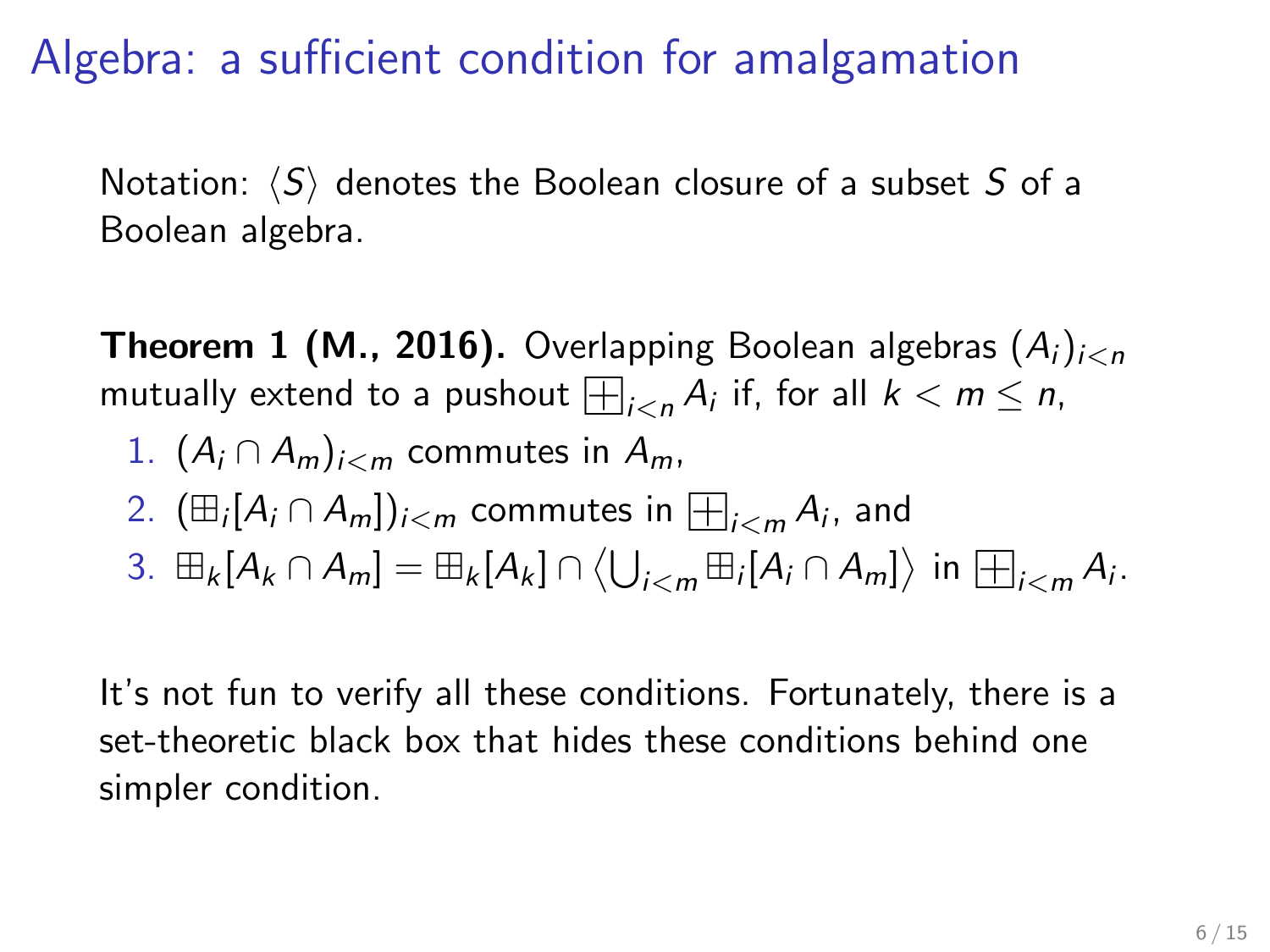## Set theory: Long  $\omega_1$ -approximation sequences

Let  $\mathfrak H$  be the structure  $(H(\theta), \in, \sqsubset_{\theta})$  where:

- $\blacktriangleright$   $\theta$  is a sufficiently large regular cardinal.
- $\blacktriangleright$  H( $\theta$ ) is the set of all sets hereditarily smaller than  $\theta$ .
- $\blacktriangleright \sqsubset_{\theta}$  well orders of  $H(\theta)$ .

### Definition (M., 2008).

A transfinite sequence  $(M_\alpha)_{\alpha<\eta}$  is a long  $\omega_1$ -approximation sequence if, for each  $\alpha$ :

- $\blacktriangleright M_{\alpha}$  is a countable elementary substructure of  $\mathfrak{H}$ .
- **If** The sequence  $(M_\beta)_{\beta<\alpha}$  is an element of  $M_\alpha$ .

**Lemma.** Given  $(M_\alpha)_{\alpha < n}$  as above,

$$
M_{\beta} \subsetneq M_{\alpha} \Leftrightarrow M_{\beta} \in M_{\alpha} \Leftrightarrow \beta \in \alpha \cap M_{\alpha}.
$$

**Warning.**  $\{M_{\alpha} \mid \alpha < \eta\}$  is not a chain if  $\eta > \omega_1$ .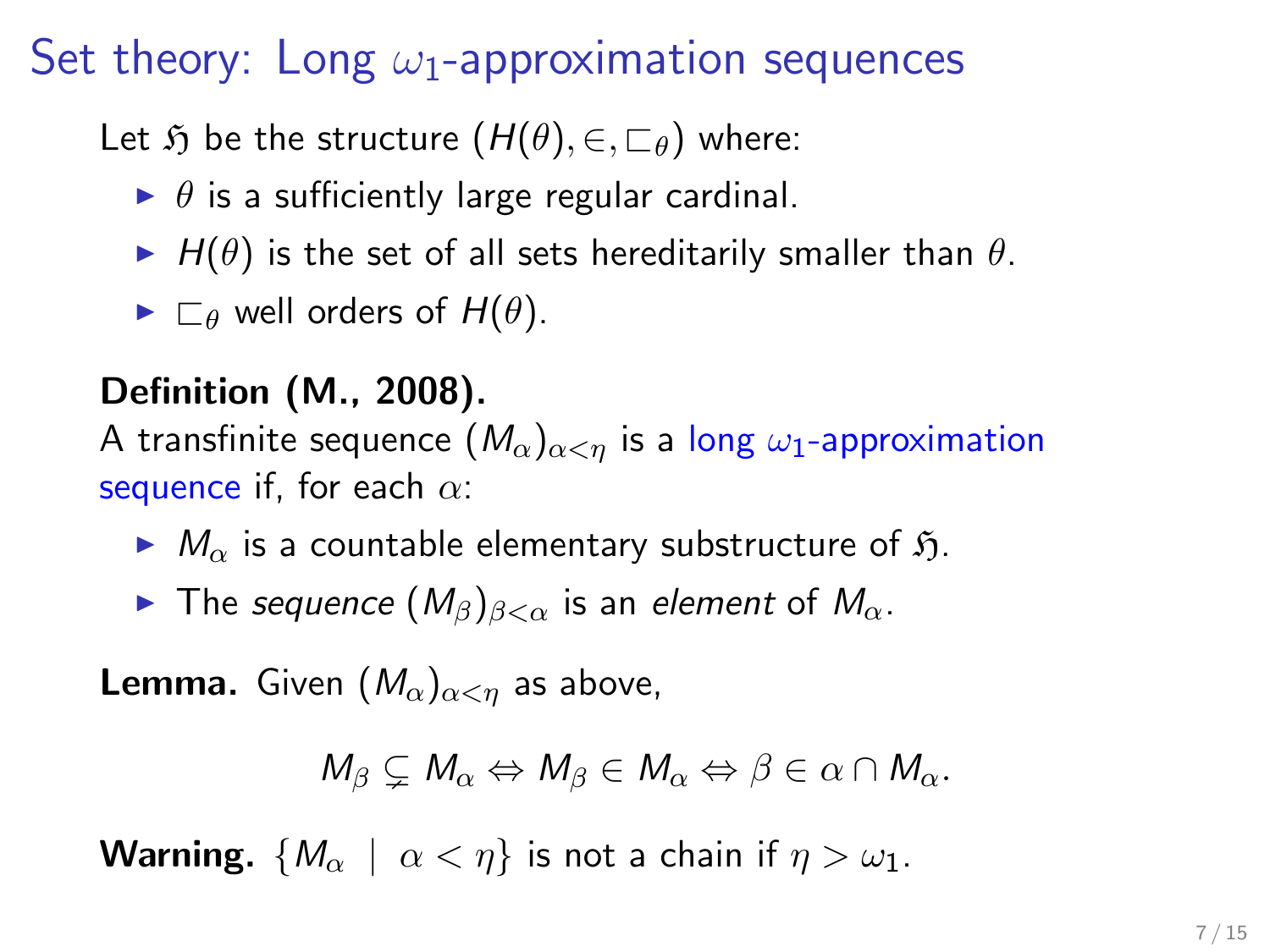## Set theory: Coherence properties

**Lemma.** Given a long  $\omega_1$ -approximation sequence  $(M_\alpha)_{\alpha \leq n}$ .

For each 
$$
\alpha < \eta
$$
 and  $B \subset \eta$ , if  $M_{\alpha} \subset \bigcup_{\beta \in B} M_{\beta}$ , then  $M_{\alpha} \subset M_{\beta}$  for some  $\beta \in B$ .

For each nonempty  $S \subset \eta$ ,  $\bigcap_{\alpha \in \mathcal{S}} M_\alpha$  is the *directed* union of of its subsets of the form  $M_\beta.$ 

Each  $\alpha \leq \eta$  has a *finite* interval partition  $I_\alpha^0,\ldots,I_\alpha^{\lceil(\alpha)-1\rceil}$  such that each  $\{M_\beta\;\mid\; \beta\in I^\mathcal{k}_\alpha\}$  is directed.

If  $\alpha < \omega_n$ , then  $\exists (\alpha) \leq n$ ; if  $\alpha$  is a cardinal, then  $\exists (\alpha) = 1$ .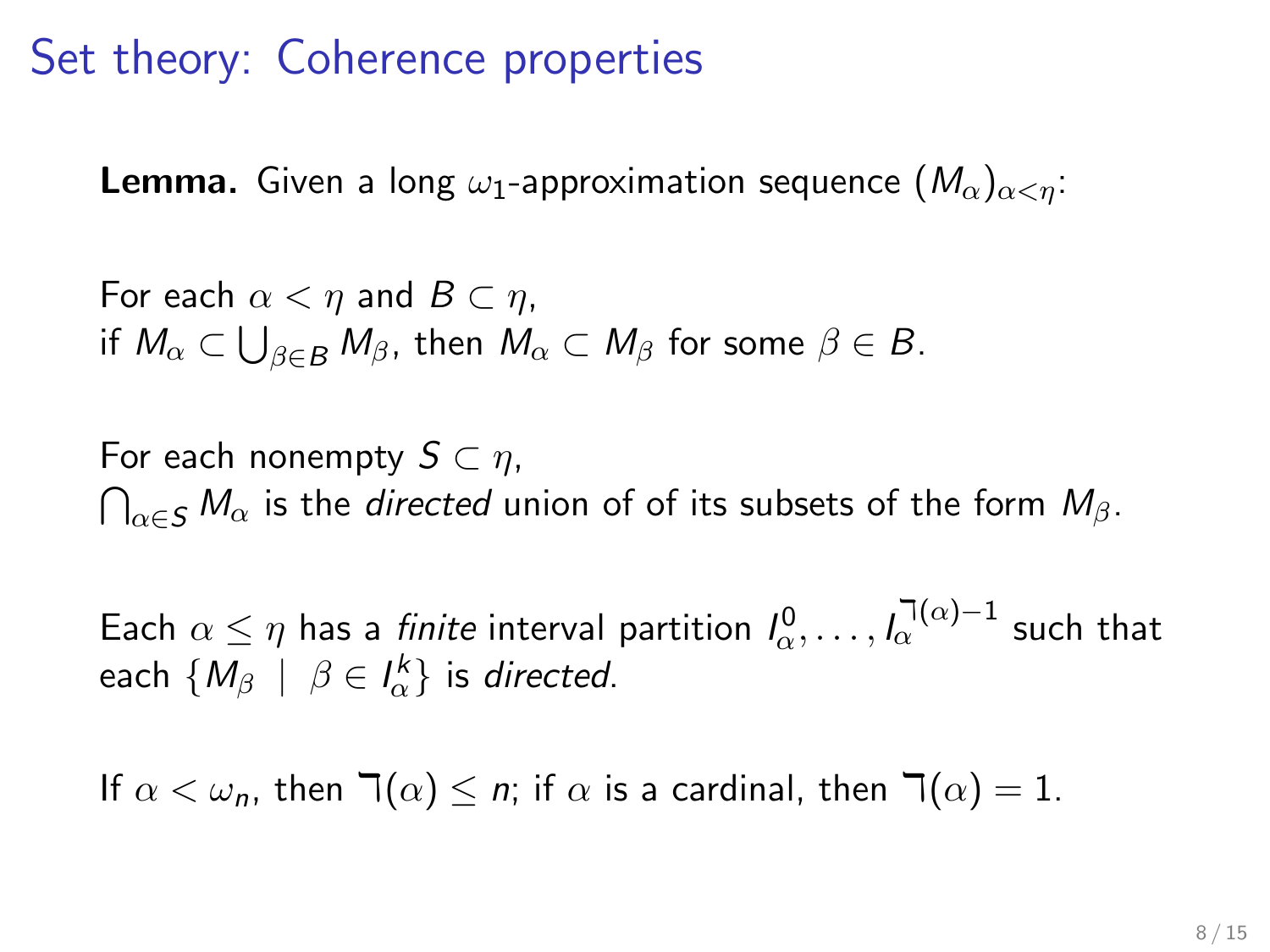Set theory: Pairing each  $M_{\alpha}$  with a Boolean algebra

**Definition.** A Boolean  $\omega_1$ -complex is a sequence  $(A_\alpha, M_\alpha)_{\alpha < n}$ such that  $(M_\alpha)_{\alpha < n}$  is a long  $\omega_1$ -approximation sequence and, for all  $\alpha < n$ :

- 1.  $A_{\alpha}$  is a Boolean algebra.
- 2.  $A_{\alpha}$  is a subset of  $M_{\alpha}$ .
- 3.  $A_{\beta} \leq A_{\alpha}$  for all  $M_{\beta} \in M_{\alpha}$ .
- 4.  $A_{\alpha}\setminus\bigcup_{\beta<\alpha}A_{\beta}$  is disjoint from  $\bigcup_{\beta<\alpha}M_{\beta}.$
- 5.  $(A_\beta)_{\beta<\alpha}\in M_\alpha$ .
- $6.$   $(A_\alpha^k)_{k<\daleth(\alpha)}$  commutes in  $A_\alpha$ where  $A_\alpha^k = \bigcup \{ A_\beta \mid \beta \in I_\alpha^k \cap M_\alpha \}.$

Conditions 1–5 are trivial to satisfy provided  $\vec{A}$  and  $\vec{M}$  are constructed in parallel.

Condition 6 will guarantee that the sequence can be extended.

 $\bigcup_{\alpha<\eta} A_\alpha$  is a directed union if  $\eta$  is a cardinal.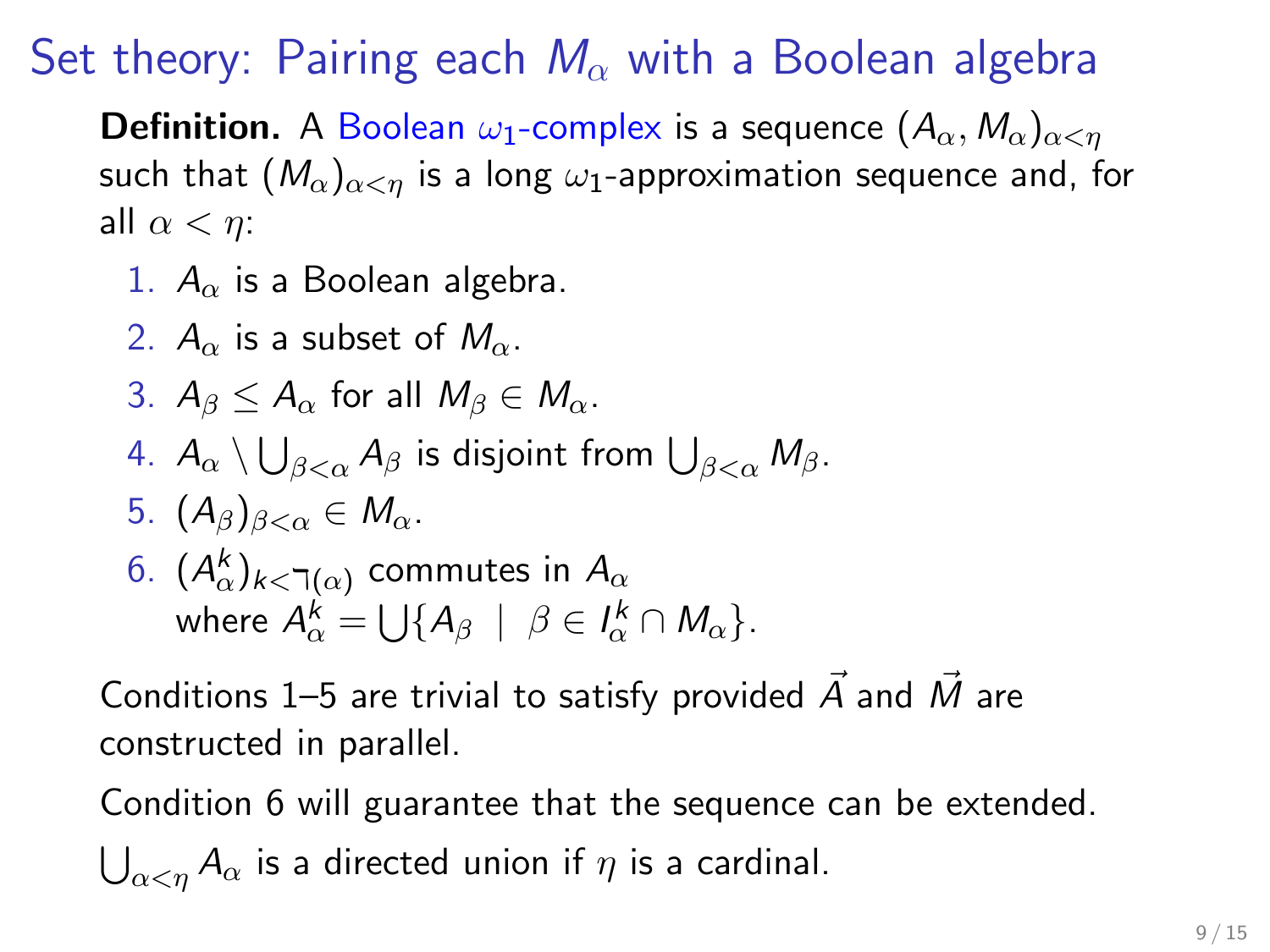Set theory: an easier amalgamation theorem

#### Theorem 2 (M., 2016.) If:

- $\blacktriangleright$   $(A_{\alpha}, M_{\alpha})_{\alpha < n}$  is a Boolean  $\omega_1$ -complex,
- $\blacktriangleright$   $(M_{\alpha})_{\alpha<\eta+1}$  is a long  $\omega_1$ -approximation sequence, and

$$
\blacktriangleright (A_{\alpha})_{\alpha < \eta} \in M_{\eta},
$$

then  $B=\,$  $\kappa_< \!\! \lnot_{(\eta)} A_\eta^k$  extends  $A_\alpha$  for all  $M_\alpha \in M_\eta.$ 

Therefore, to extend to a longer Boolean  $\omega_1$ -complex  $(A_{\alpha}, M_{\alpha})_{\alpha \leq n+1}$ , we may choose any  $A_n$  meeting the following requirements.

- $\blacktriangleright$  B  $\lt A_n$ .
- A<sub>n</sub> is a subset of  $M_n$ .
- $\blacktriangleright~$   $A_\eta\setminus\bigcup_{\alpha<\eta}M_\alpha$  is disjoint from  $\bigcup_{\alpha<\eta}M_\alpha.$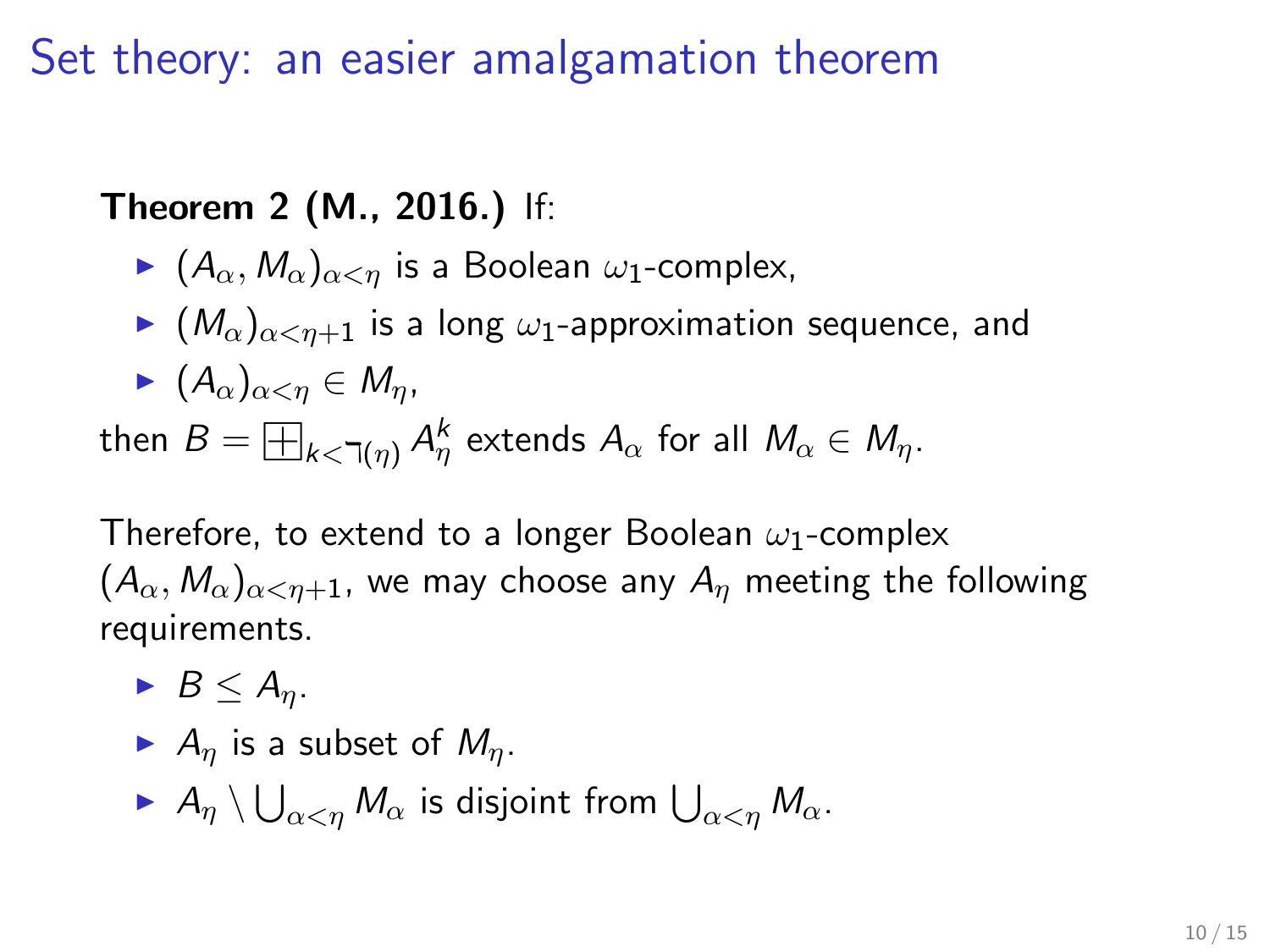# Application: a higher-arity Freese-Nation property

### Definition.

- $\triangleright$  Given  $B \leq A$ , we say B is relatively complete in A and write  $B \leq_{\text{rc}} A$  if for every  $x \in A$  the set  $\{y \in B \mid y \leq x\}$  has a maximum element.
- A Boolean algebra A has the  $n$ -ary FN if there is a club C of countable subalgebras of A such that  $\langle B_1 \cup \cdots \cup B_{n-1} \rangle \leq_{\rm rc} A$  for all  $B_1, \ldots, B_{n-1} \in \mathcal{C}$ .
- $\triangleright$  A Boolean algebra A is projective if it is a retract of some free Boolean algebra F. (Retract means  $A \leftarrow \atop r} F \rightleftharpoons A$  ;  $r \circ e = \mathsf{id}$ )

### Theorem 3 (M., 2016).

- A is projective iff it has the *n*-ary FN for all *n*.
- If  $|A| < \aleph_n$  and A has the *n*-ary FN, then A is projective.
- For each n, there is a Boolean algebra of size  $\aleph_n$  with the *n*-ary FN but without the  $(n + 1)$ -ary FN.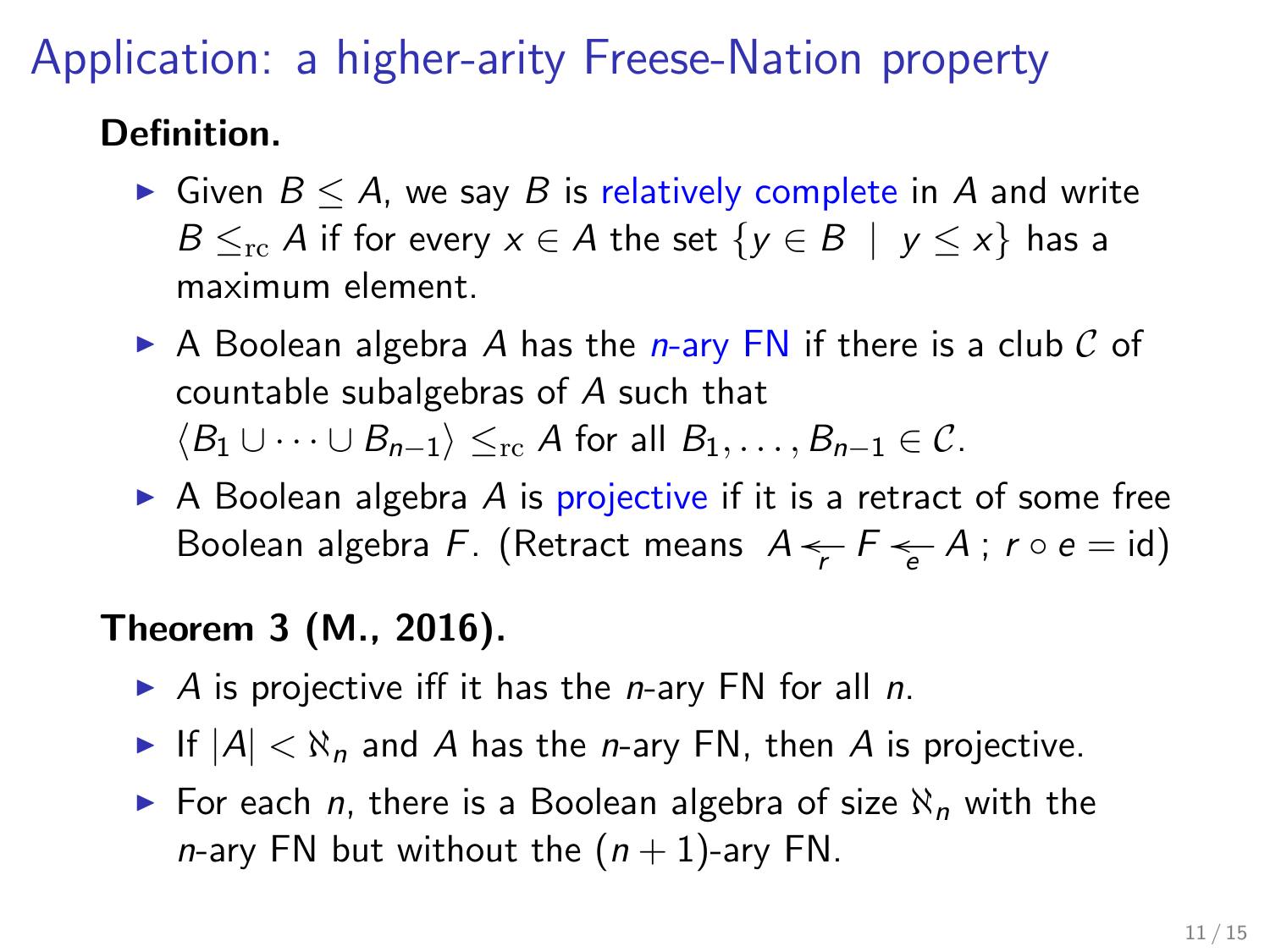Application: a higher-arity strong Freese-Nation property

**Definition** ( $n = 2$ : Heindorf and Shapiro).

A Boolean A has the *n*-ary strong FN if it has a cofinal family  $C$  of finite subalgebras such that  $B_1, \ldots, B_n$  commutes in A for  $B_1, \ldots, B_n \in \mathcal{C}$ .

#### Theorem 4 (M., 2016).

- $\blacktriangleright$  The *n*-ary strong FN implies the *n*-ary FN.
- A is projective iff it has the *n*-ary strong FN for all *n*.
- If  $|A| < \aleph_n$  and A has the *n*-ary strong FN, then A is projective.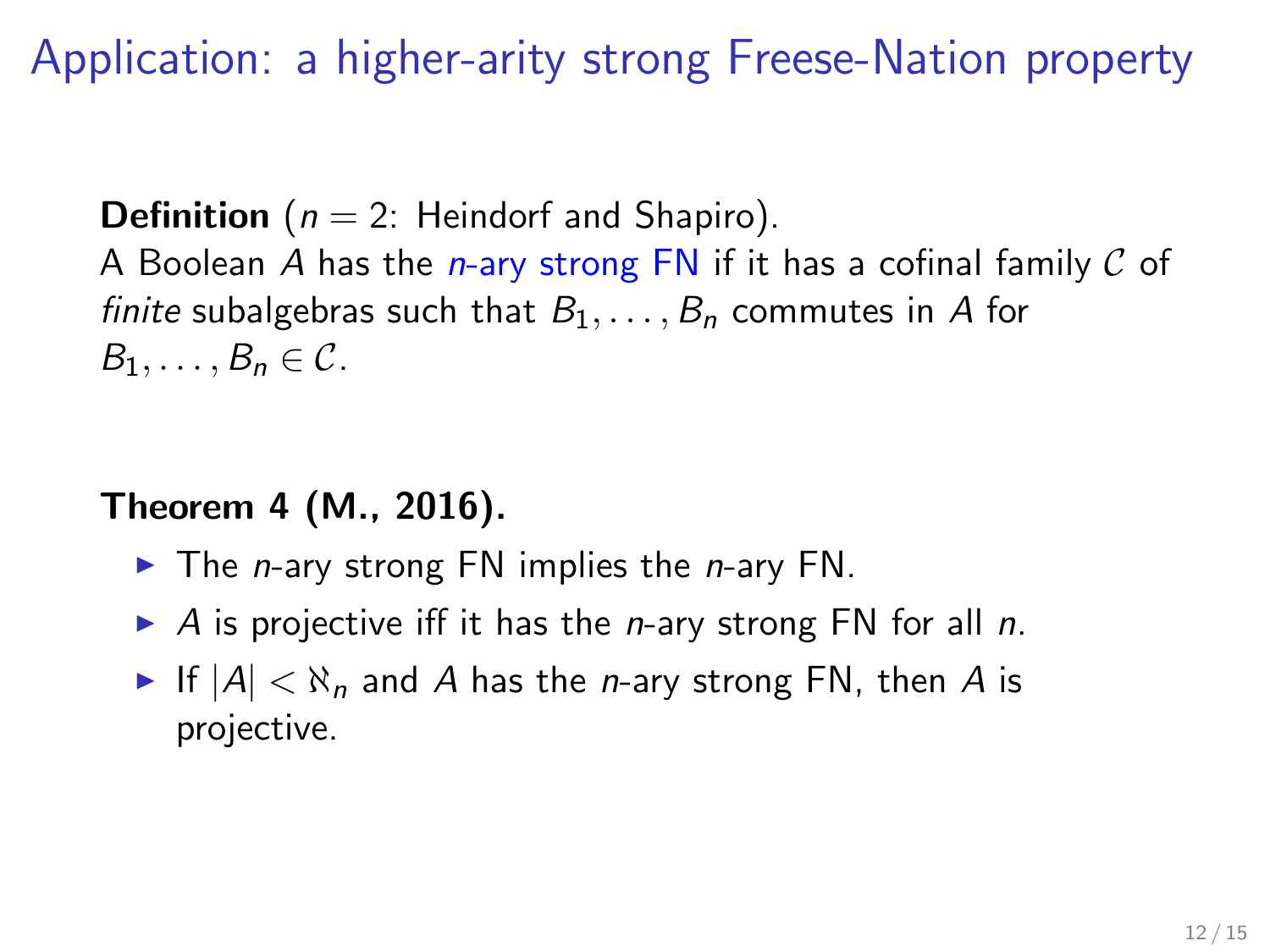## Finitary applications

Let  $F$  be Stone dual of the Vietoris hyperspace functor or a nontrivial symmetric power functor.

F destroys the projectivity of the free Boolean algebra of size  $\aleph_2$ . (Ščepin)

Corollary (M., 2016). There is a finite Boolean algebra A with subalgebras  $B_1, B_2, B_3$  that commute in A but  $F(B_1)$ ,  $F(B_2)$ ,  $F(B_3)$  do not commute in  $F(A)$ .

The above corollary is non-constructive and gives no bound on the size of A. One of my students, René Montemayor, found that the minimal A is  $P(4)$ .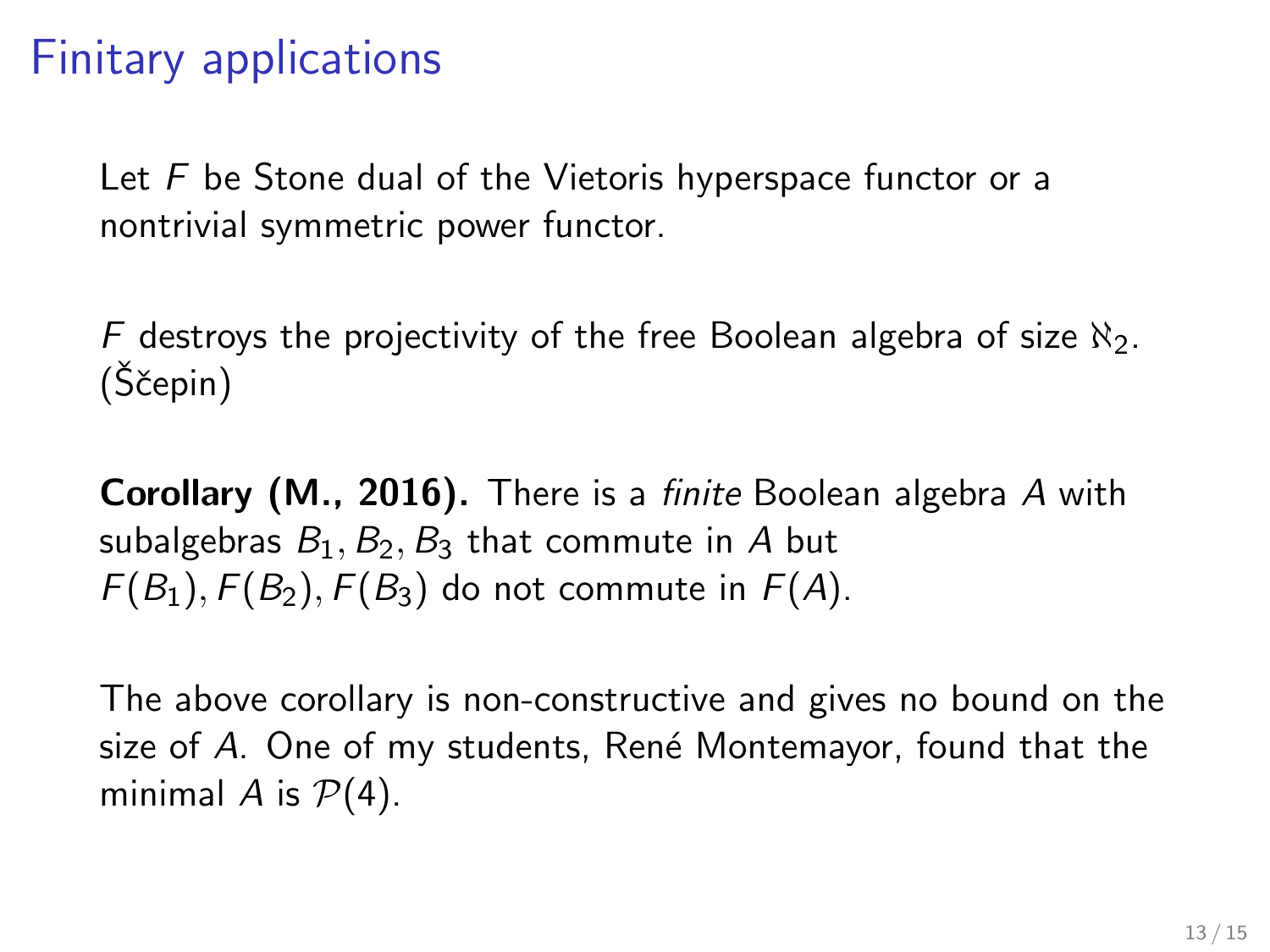# Open problems

• To what extent do the amalgamation theorems 1 and 2 generalize to arbitrary categories? At minimum, we must assume the category has limit and colimits of all finite diagrams.

• For all  $n \geq 1$ , the *n*-ary FN does not imply the  $(n + 1)$ -ary FN. For the strong FN, this is only known for  $n = 1, 2$ . Is the 4-ary strong FN stricter stronger than the 3-ary strong FN?

• The binary strong FN is known to be strictly stronger than the binary FN. (M., 2014) Is the ternary strong FN strictly stronger than the ternary FN?

• What is the algorithmic complexity of deciding a given list of overlapping finite Boolean algebras, reasonably encoded in N bits, has a common extension? A brute force search algorithm gives upper bounds of  $\mathrm{CoNP^{NP}}$  and space complexity  $O(\sqrt{N}).$